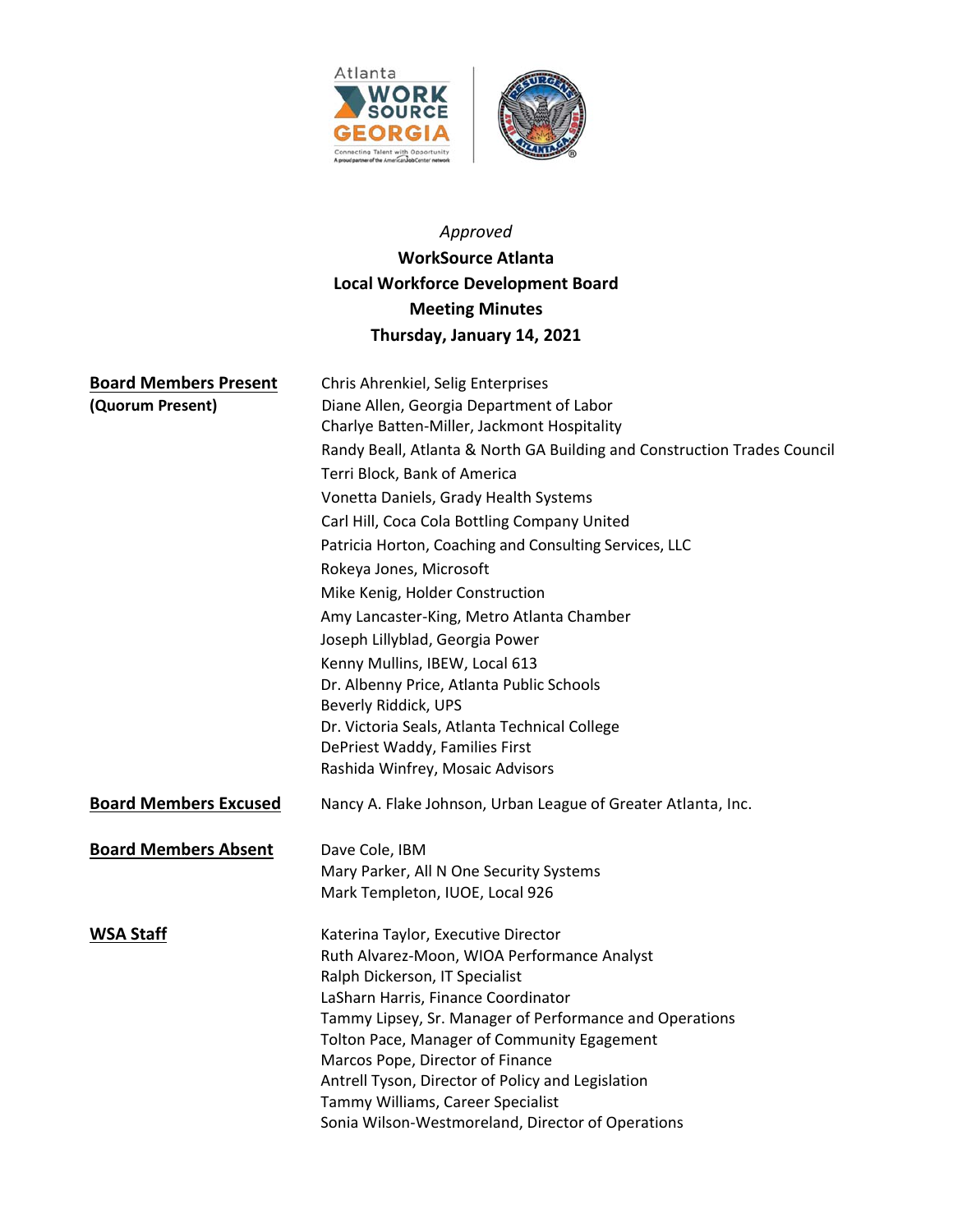**Guests**  Qaadirah Abdur‐Rahim, City of Atlanta Sarah Flesher, Endurance Project Management Crystal Grissom, City of Atlanta, Department Of Law Moshe Haspel, Emory University Eloisa Klementich, Invest Atlanta Dr. Michael Rich, Emory University Julian Thompson, UNCF Jane Wiesman, Guest

# **I. Call to Order**

i. The meeting was called to order by Chair Patricia Horton at 11:03 a.m.

# **II. Roll Call**

i. Chair Horton conducted roll call. Board members present and absent are listed above.

# **III. Public Comment**

i. Chair Horton opened for comments from the public to the Board. No comments were entered.

### **IV. Adoption of the Agenda**

i. A motion was made by Board Member Chris Ahrenkiel to approve the adoption of the agenda. Board Member Amy Lancaster‐King seconded the motion. The motion to adopt the agenda was approved unanimously by voice vote.

### **V. Approval of Meeting Minutes: November 19, 2020**

i. A motion was made by Board Member Beverly Riddick to approve the minutes and seconded by Board Member Diane Allen. The motion to approve the minutes was approved unanimously by voice vote.

# **VI. Welcome Remarks**

- i. Executive Director Katerina Taylor welcomed Board members, staff, and visitors.
- ii. Data & Disparities Research Ms. Taylor told the Board that they will hear a presentation on a pilot program that WSA participated for the purpose of analyzing workforce outcomes.
- iii. Securing City Hall and the WSA building Ms. Taylor informed the Board and staff that City Hall is being secured as a result of threats of violence directed at government buildings. She also stated that today is the last day anyone will be allowed into the WSA building until after January  $20<sup>th</sup>$  and suggested that everyone stay away from the downtown area until after that date.
- iv. New Board Members The following new Board Members were introduced by Ms. Taylor: Carl Hill – Director of Multicultural Marketing & Community Affairs, Coca Cola Bottling Company

DePriest Waddy – Chief Executive Officer, Families First

Vonetta Daniels – Director Care Logistics, Grady Health Systems

Waiting for appointment letters from Mayor Bottoms.

# **VII. WSA Presentations/Discussions (see presentation)**

*City of Atlanta Data & Disparities:* Dr. Rich (Professor of Political Science, Emory University), John Helton (Executive Director, Atlanta Career Rise) and Sarah Flesher (Founder and Project Manager, Endurance Project Management) presented the results of their research on Systems Change for Economic Mobility Data and Disparities.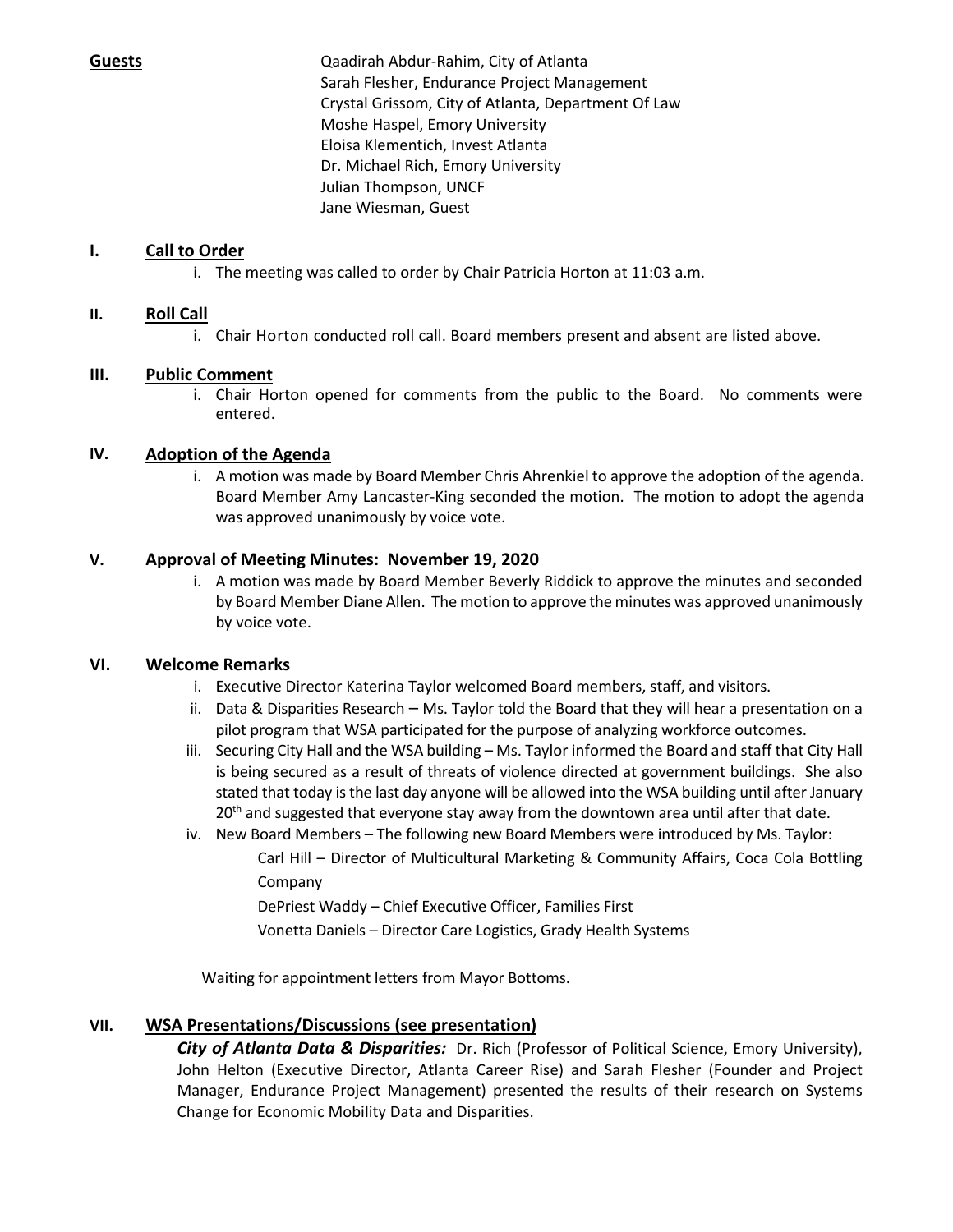### **WSA Presentations/Discussions (continued)**

*Findings:* The presentation included a summary of regional analysis of workforce outcomes for five Atlanta area workforce agencies, characteristics of WorkSource Atlanta customers compared to the Atlanta regional customer profile and potential WorkSource Atlanta pilot programs.

Conclusions:

- There is a need for greater focus at take‐up; neediest individuals appear to be least likely to enroll
- Equitable outcomes appear most prominent in MAIP's high demand industry clusters
- Utilization of support services through WIOA appears to be low
- There is a need for stackable credentials
- There is a need for greater consistency in data entry practices across workforce agencies

Potential Pilot Programs:

- Increase customers going into high demand areas
- Increase Employment Probability in Training-Related Employment
- Increase the Use of Support Service
- Target Outreach

Questions:

- Board Member Diane Allen asked whether pretesting is conducted. Sarah Flesher stated that the pretesting is done on a case by case basis with the customer.
- Chair Horton inquired as to what training providers are doing to retain customers so they can keep their jobs (i.e. follow up services). Sarah Flesher said that customers are being instructed to do more research on the front end, based on skills and experiences (new approach to suitability can be found at ATLworks.org/nextstep). Sarah Flesher acknowledged that more work to address this will be done in the future. Dr. Rich added that they looked at individual training providers and their outcomes but there are not enough providers serving a significant number of customers to have provided that information at this time. Chair Horton asked if it would be helpful to share this info with the training providers so they can begin making necessary changes. Sarah Flesher stated that they aren't quite ready to share with providers yet but they are working toward that goal.

Chair Horton complimented the presenters on their great work in preparing and analyzing the data.

Ms. Taylor noted WorkSource Atlanta's limitations (i.e. equity in supportive services). She provided an example with challenges in providing these services for childcare stating that customers can't always produce a birth certificate, which is required. Another challenge with providing rental assistance is that the city's procedures require the Landlord to be registered as a vendor with the city in order for WorkSource to issue payment.

Katerina Taylor acknowledged the presence of City of Atlanta Chief Equity Officer – Qaadirah Abdur‐Rahim in the meeting.

#### **VIII. Action Items for 2021**

#### *i. Adoption of the Demand Occupations List:*

WorkSource Atlanta requested for approval on the Metro Atlanta Demand Occupation list. Director of Operations, Sonia Wilson-Westmoreland stated that the lists reflects collaboration between other local areas and Atlanta which serves as a tool for customers in identifying available jobs in the Metro Area.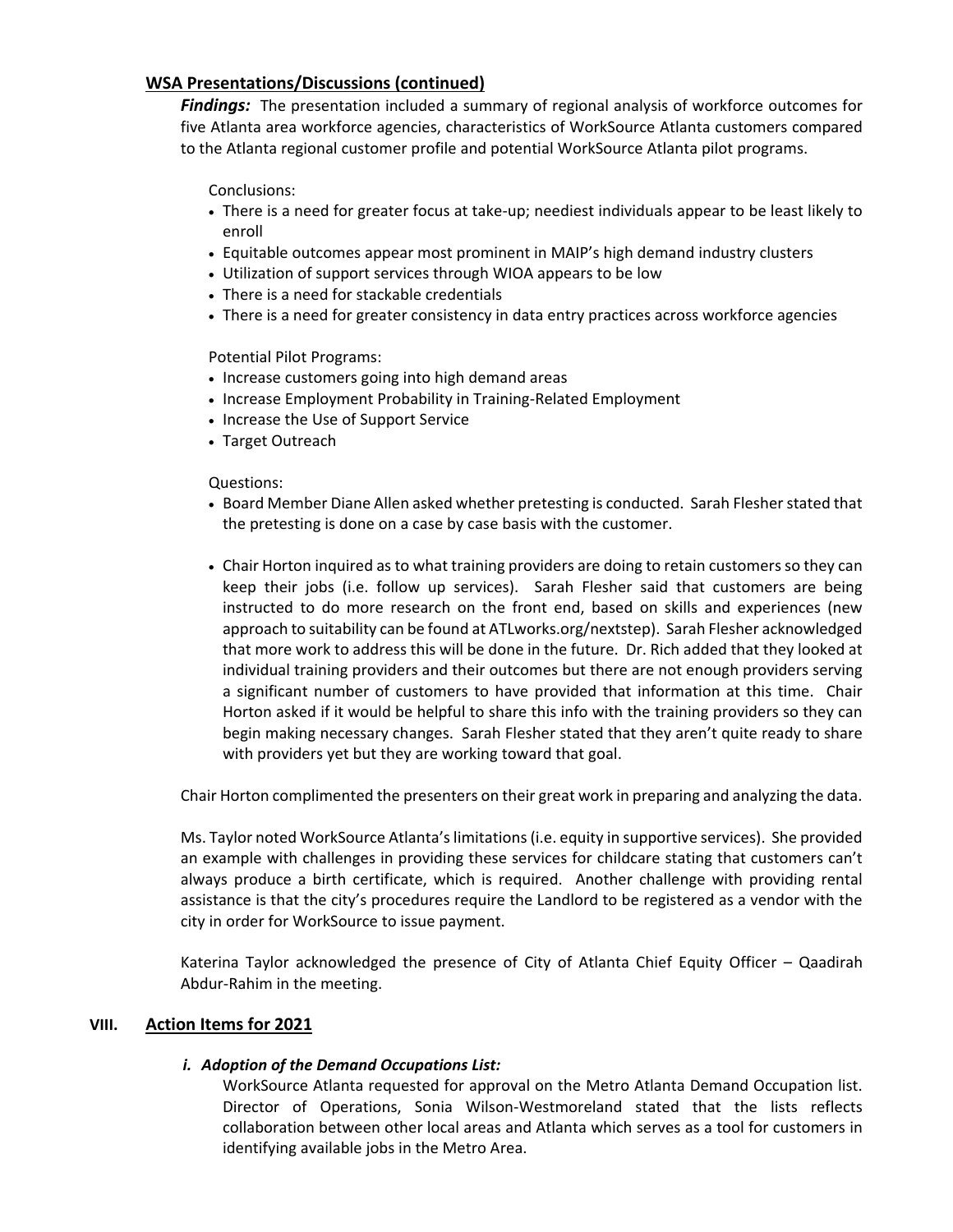#### **Action Items for 2021 (continued)**

Dr. Seals asked how the list was compiled and how we will utilize the list. She expressed concern that the student's level of preparedness is not accurately reflected. Sonia Wilson‐ Westmoreland stated that the info. was compiled by ARC using the Department of Labor Market Research. She explained that this list is given to customers to help them understand which jobs are in-demand. We, as the local areas, depend on the training providers to determine whether or not a customer had adequate education for the specific credential. Katerina Taylor noted Dr. Seals' concern and agreed.

Dr. Seals entered a motion to approve and accept the Metro Atlanta Demand Occupation list with the condition that further explanation is given on the education requirements leading to entry. Dr. Seals stated that the column was misleading and could potentially be discouraging to customers. Sonia Wilson‐Westmoreland agreed to remove the column. Randy Beall seconded the motion to accept the list, with the removal of the 'Typical Education Needed for Entry' column. The Board voted in favor of the motion.

#### *ii. Approval of Eligible Training Provider Applications – Goodwill of North Georgia:*

WorkSource Atlanta requested approval for Goodwill of North Georgia applications to added to the Eligible Training Provider List for the following programs

a. **Forklift** – Participants receive 64 hours of training, covering safe operation of 3 forklift machines. The program meets 5 of the 6 performance measures.

Chair Horton inquired about the offering of support services because she feels strongly that the services impact the success of the participant. Katerina Taylor explained that support services are provided to cover the equipment necessary for the program. Sonia Wilson‐Westmoreland further explained that we have a retention team that follows the participant after completion to ensure continued success. Randy Beall stated that the OSHA 10 included in the program lacks the training necessary to put people in jobs that earn a sustainable wage, so he can't support this measure. He offered that a certificate of forklift training would be more beneficial. WSA agreed to table this and go back to Goodwill to request the addition of the Forklift certification. Motion to approve based on amendment made by Randy Beall. Dr. Seal seconded the motion to table until the February Board Meeting. Vote on motion was approved by Board.

b. **Technology Career Program** – Participants recruited thru TechBridge for this 16‐week course are prepared for a career in the growing technology and innovation fields. This program meets 4 of the 6 performance measures.

Katerina Taylor informed the Board that Goodwill has a good completion and credential rate for competing in the market place. Motion to approve was made by Dr. Seals. Amy Lancaster‐King seconded the motion and the Board voted to approve.

c. **Welding** – This program offers 240 hours of case management, job readiness training, safety training, AWS-Welding qualification training, and self-employment coaching. The program meets all 6 performance measures, providing graduates with a Department of Labor Health Administration OSHA‐30 Certification, American Red Cross First Aid/CPR, Operation Jump Start. Graduates are also eligible for up to 10 American Weld Society Certifications in MiG and Stick Welding. Additional benefits include job placement and one year of retention and follow‐up services.